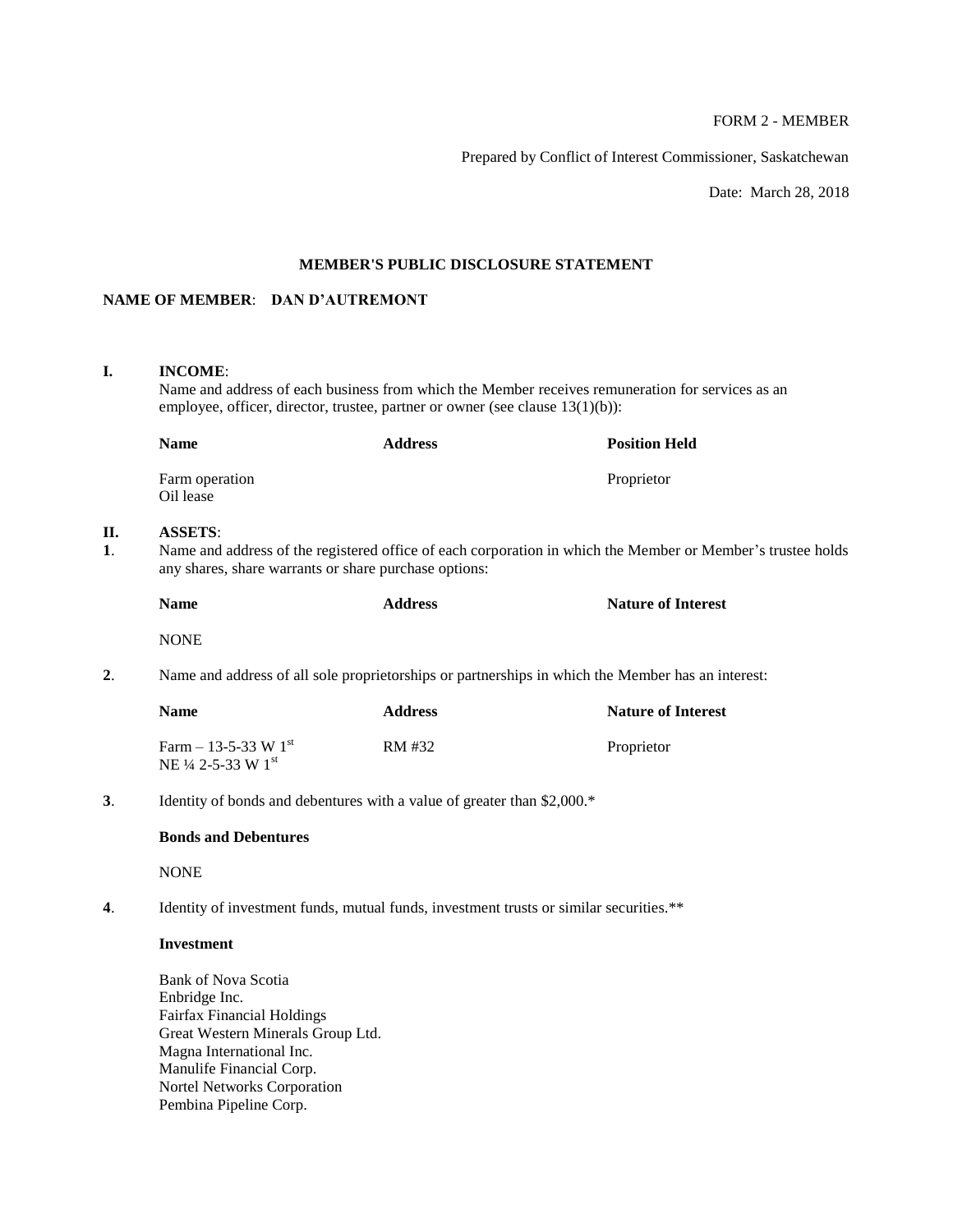Identity of investment funds, mutual funds, investment trusts or similar securities.\*\* (continued)

#### **Investment**

Telus Corporation TransCanada Corporation Toronto-Dominion Bank Middlefield Activenergy Income Fund Mint Income Fund Apple Inc. General Electric Company Verizon Communications H&R Real Estate Investment Trust Teck Resources Limited

**5**. Municipal address or legal description of any real property, inside or outside Saskatchewan, that the Member has any interest in or title or right to:

| <b>Address or Legal Description</b> | <b>Nature of Interest</b> |  |
|-------------------------------------|---------------------------|--|
| $13 - 5 - 33$ W $1^{st}$            | Owner                     |  |
| NE 1/4 2-5-33 W 1st                 | Owner                     |  |
| Personal Residence                  | Owner                     |  |
| Personal Residence                  | Owner                     |  |

### **III. GOVERNMENT CONTRACTS**

Identity and extent of the Member's participation in any Government contract as defined in Section 15 of *The Members' Conflict of Interest Act*:

**Description of Contract Nature of Interest** 

NONE

## **IV. GIFTS AND BENEFITS**:

Identity and the extent of any gift or personal benefit received by the Member and mentioned in a disclosure statement filed pursuant to subsection 7(3) of *The Members' Conflict of Interest Act*:

| <b>Identity</b>                | Extent |
|--------------------------------|--------|
| City of Regina: parking permit | \$100  |

### **V. OTHER**

**1**. The identity of any grant or subsidy from the Crown that was received by the Member or any other business listed in paragraph  $II(1)$ <sup>\*\*\*</sup>.

**Identity Extent**

NONE